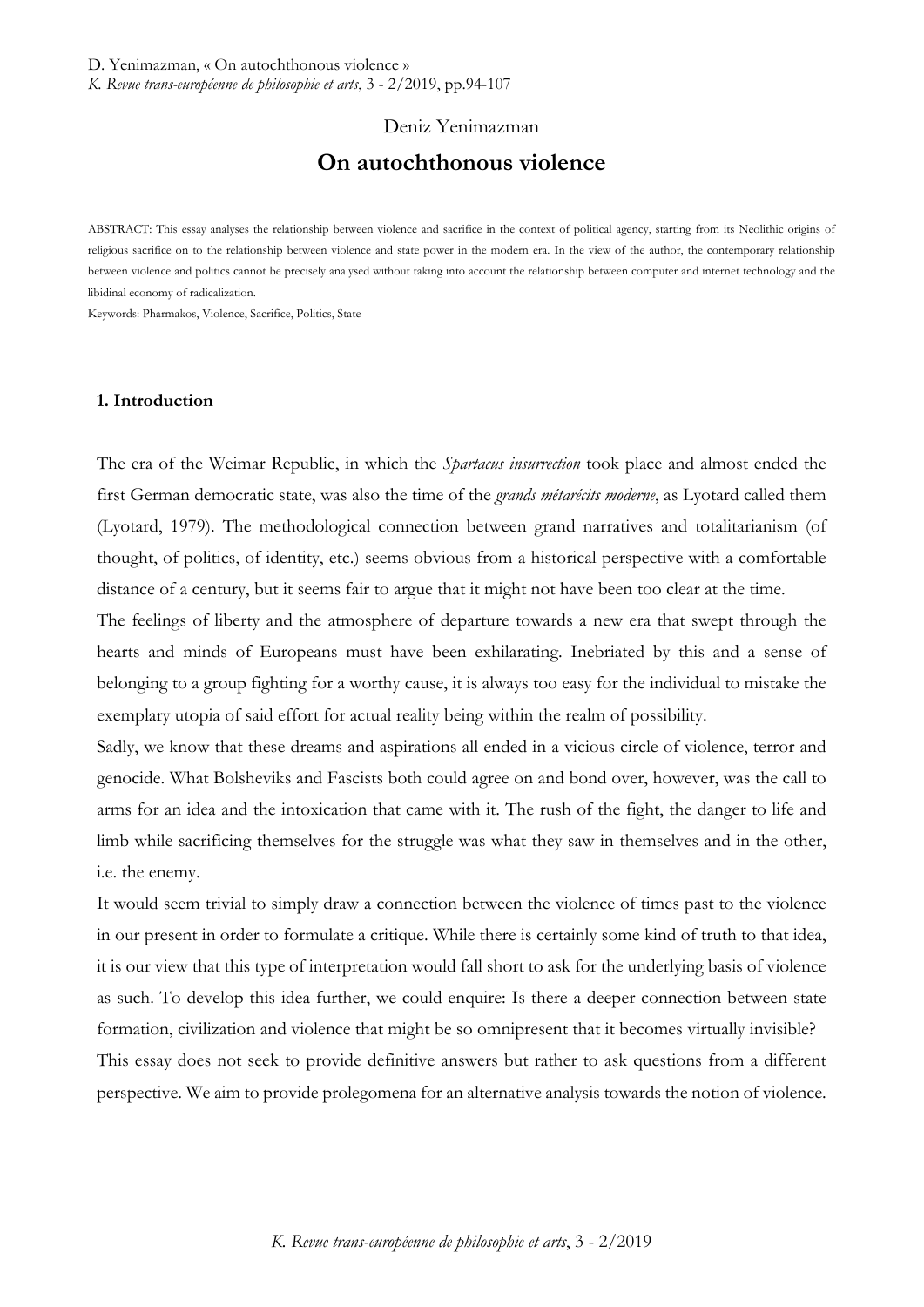# **2. The nomadic war machine**

To begin with this approach, it seems necessary to turn the focus of observation to a time before stateformation and their institutions of monopolizing violence. One of the various critiques levelled against *A thousand plateaus* by Deleuze and Guattari is the felt absence of a classification of distinct time periods in their chapters on anthropology and state-formation. Such an argument fails to take into account the two different types of time Deleuze and Guattari talk about, *aeon* and *chronos*.

Aeon: the indefinite time of the event, the floating line that knows only speeds and continually divides that which transpires into an already-there that is at the same time not-yet- here, a simultaneous too-late and tooearly, a something that is both going to happen and has just happened. Chronos: the time of measure that situ-ates things and persons, develops a form, and determines a subject. Boulez distinguishes tempo and nontempo in music: the 'pulsed time' of a formal and functional music based on values versus the 'nonpulsed time' of a floating music, both floating and machinic, which has nothing but speeds or differences in dynamic. In short, the difference is not at all between the ephemeral and the durable, nor even between the regular and the irregular, but between two modes of individuation, two modes of temporality. (Deleuze, Guattari, 1980, p. 283)

*Chronos* only becomes indispensable as a means of measurement with the advent of the state, that is, other forms of historicity than solely oral tradition. It is by division and classification of time periods that the historical discipline makes possible its transcendental end point whereas pre-state societies are generally closer to an immanent understanding of time (*aeon*), in spite of their respective oral histories. As a general premise, we can stipulate that state formation had deep and long-lasting consequences for the conditions upon which space and time are perceived and processed within a social order. Their semantic as well as their recorded history contributed to the formation of distinct units of time (*chronos vs. aeon*) and space (*striated vs. smooth*) and the creation of institutions and concepts to administer both. Pre-state and non-sedentary societies would however use different means of orientation.

The war machine is exterior to the State apparatus.  $(...)$  As for the war machine in itself, it seems to be irreducible to the State apparatus, to be outside its sovereignty and prior to its law: it comes from elsewhere. (…) In every respect, the war machine is of another species, another nature, another origin than the State apparatus. (Deleuze, Guattari, 1980, pp. 351)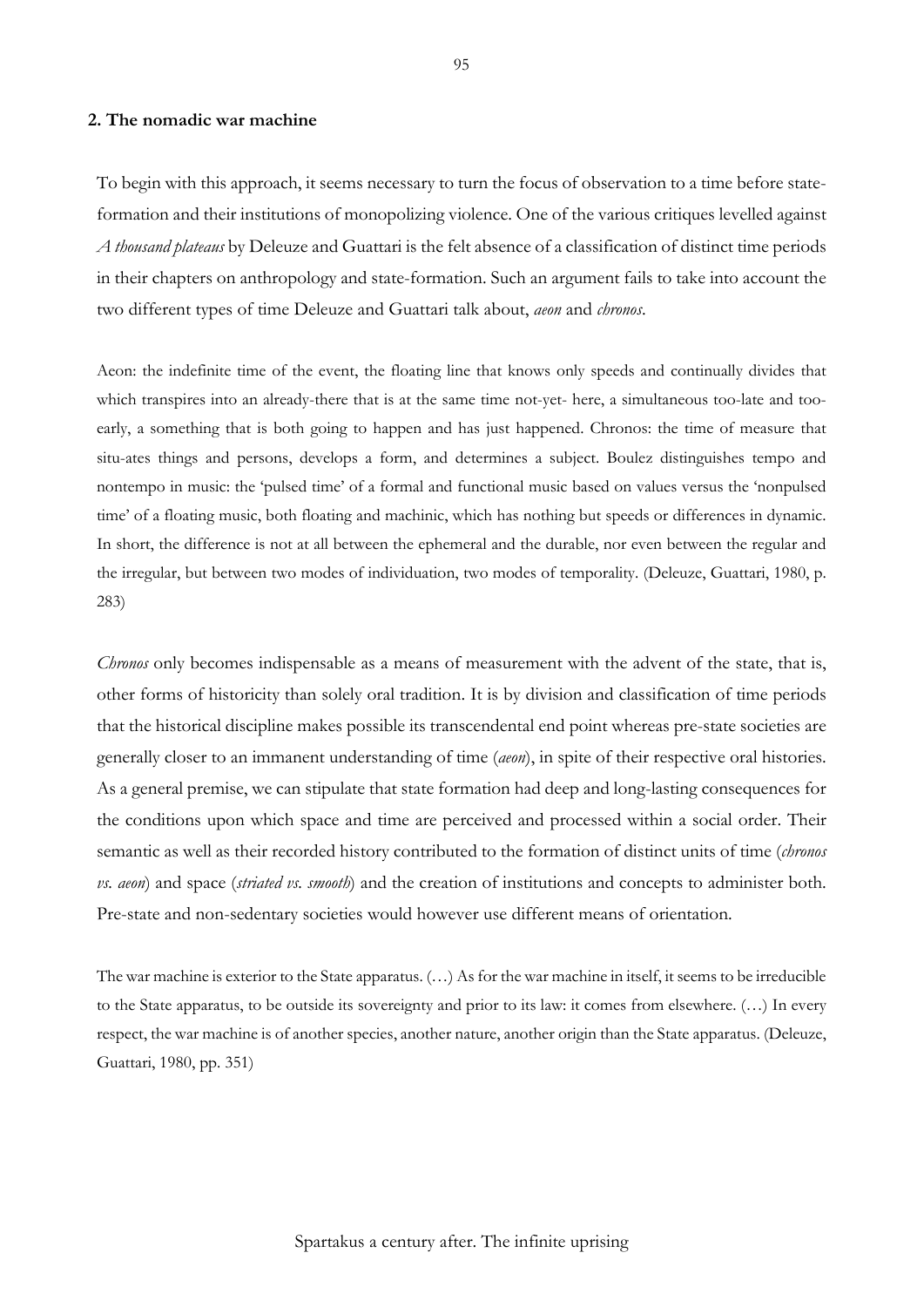Such, then, is the structural relationship primitive society generally maintains with war. Now, a certain type of primitive society exists (existed) in the world in which the relationship to war went far beyond what was said above. These were societies in which war-like activity was somehow subdivided or overdetermined: on the one hand, it assumed, as in all primitive societies, the properly sociopolitical function of maintaining communities by ceaselessly digging and redigging the gap between them; on the other hand, it unfolded on a completely different level, no longer as a political means of a sociological strategy-letting centrifugal forces play themselves out in order to ward off all forces of unification - but indeed as a private goal, as the warrior's personal end. (…) What new figure does the twofold dimension that war assumes here assign to the social body? It is upon this body that a strange space - a foreign space - is outlined; an unforeseeable organ is attached to it: the particular social group constituted by the ensemble of warriors. (Clastres, 1980, pp. 281)

As is evident in the quotes above, the formation of entities that claim a monopoly on violence predates early state formation. Deleuze and Guattari further elaborate that rather than violence and war being the aim of the war machine, its true purpose lies somewhere else, that is, in the epistemology and ontology of space. In an interview led by Claire Panet, Deleuze delves deeper into the notion of space in the context of the definition of the notion of *territory* (Boutang, Panet, 2011). He goes on to explain that in order to be able to claim territory, animals are permanently traversing space, therefore constituting territory (such as bees), which in some cases is combined with impermanent and iterative demarcation techniques (i.e. urinating dogs).

On the side of human beings, once nomadic societies became sedentary, the formerly strong methodological ties between war machine, movement and space had to be altered. Permanent architecture was not only rendering an alternative concept of space for these societies, it also reconfigured the phenomenological criteria of time via the introduction of persistent multigenerational dwellings and social semantics of fixed and recorded traditions and customs.

We employ the metaphor of dwelling in the house of Being as a guideline for the anthropological movement of thought and thus ask how an entirely pre-human living being, a herd animal, which, seen from the paleontological perspective, must have lain somewhere in the spectrum of species between a post-ape and a pre-sapiens, can have started out on the path that led to the "house of Being." In large part the answer is already included in the metaphor as soon as one suspends its figurative meanings and imagines the genesis of the human being as an actual house affair, as a drama of domestication in the radical sense of the word. If one could formulate the theory of the house as the site of human genesis — or better: of housing [Hausens] as the engendering of this site — then one would also already possess a paleoontology — a doctrine of the Being of the most ancient conditions. It would immediately be the theory of the primal site. It would show how the 'sojourn' or the mode of being-in [In-Seins] at a specific site was able to become a motive and ground for the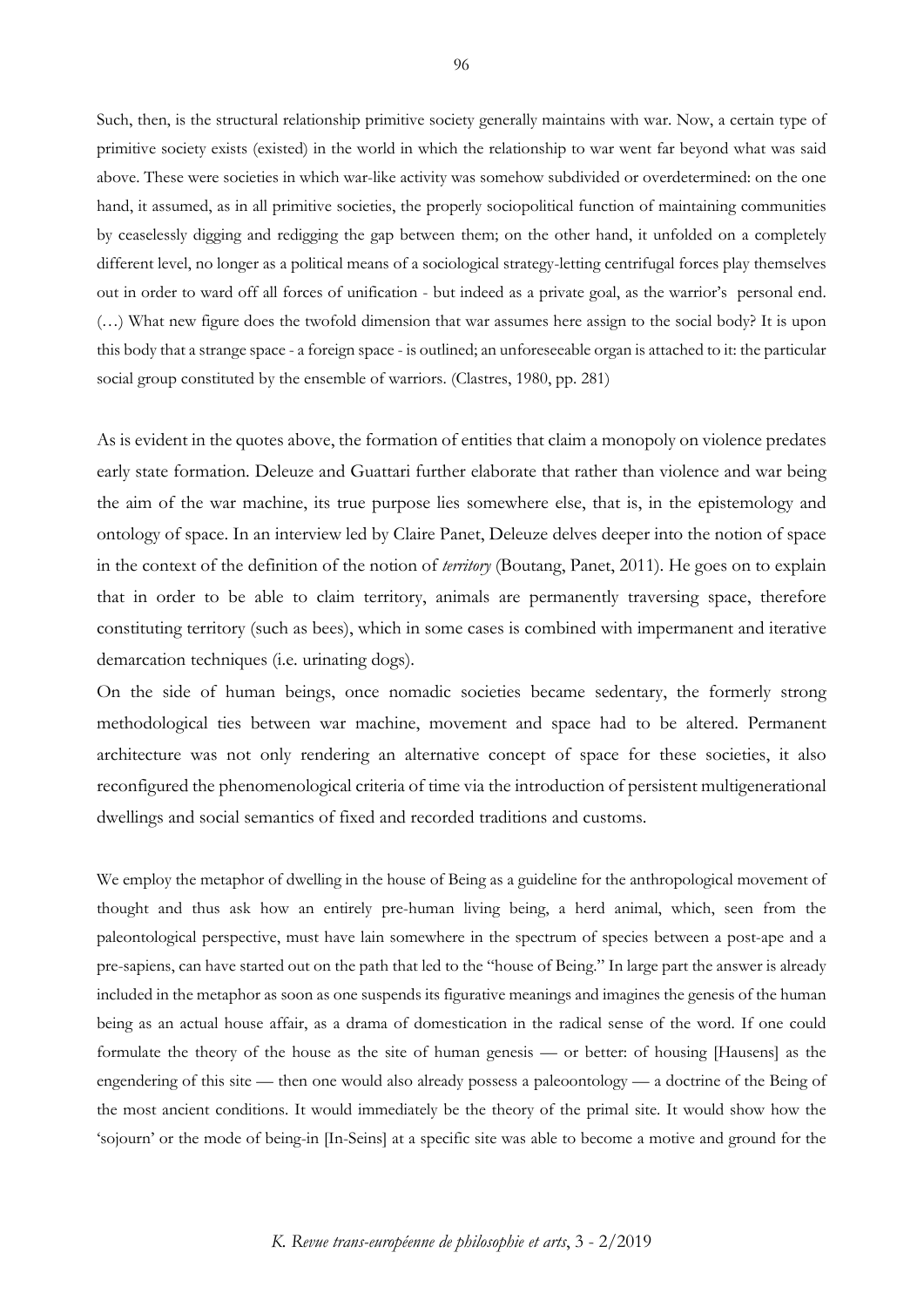clearing of Being and thereby for the hominization of the pre-hominid. The expectations regarding the investigation of such a primordial bursting site are high, because it must correspond to the state of the art on both sides, the ontological as well as the anthropological. The analytic of the house before the house is the proving ground for the new constellation of 'Being and Space.' (Sloterdijk, 2001, p. 106)

The social capacity for violence that comes with the war machine, however, does not simply cease to exist along with the nomadic lifestyle for societies in spatial transition. In fact, there is reason to believe that the occurrence of violent acts and oppression intensified within sedentary societies in their early formation phase, along with oedipal aspects of filiation<sup>[1](#page-3-0)</sup>. Once these sedentary groups became large enough, a regulatory mechanism had to be found in order to counteract an infinite regress of vengeful acts of violence between inhabitants.

On the other end of the spectrum of that process lies the formation of the war machine proper which occurs when the state appropriates the nomadic war machine into its interiority. In other words, violence had firstly to be institutionalized within the *communitas* in order to be formalized as a military force operating outside of state boundaries.

That includes but is not limited to the emergence of a military complex, a warrior-soldier caste, training facilities, weapons manufacturing and the coupling of the military to other institutions of state, such as the political processes of courts and assemblies as well as forms of jurisprudence and inquisitions. Put differently and in consideration of the underlying dialectics, we could argue that in order to *invent* stately war, its spatial demarcations had to be assumed first which can not happen without a certain amount of foundational violence.

### **3. Sacrificial crisis**

It is at this point in the observation that the writings of René Girard become relevant insofar as they provide a basis for explanation of the correlation between violence and social cohesion. Girard describes the need for a single, symbolic act of violence that is shared by a social collective in order to supress and control spontaneous, individual acts of the same. Unsurprisingly, Girard relates this process to religious sacrifice and delineates the shared history of violence and religion starting from animism, polytheism to monotheism in order to arrive at what he calls the *sacrificial crisis*. (Girard, 1972) In short, the term describes a crisis wherein the threat of arbitrary violence re-enters insofar that there

<span id="page-3-0"></span><sup>&</sup>lt;sup>1</sup> in the sense that Deleuze and Guattari understand these terms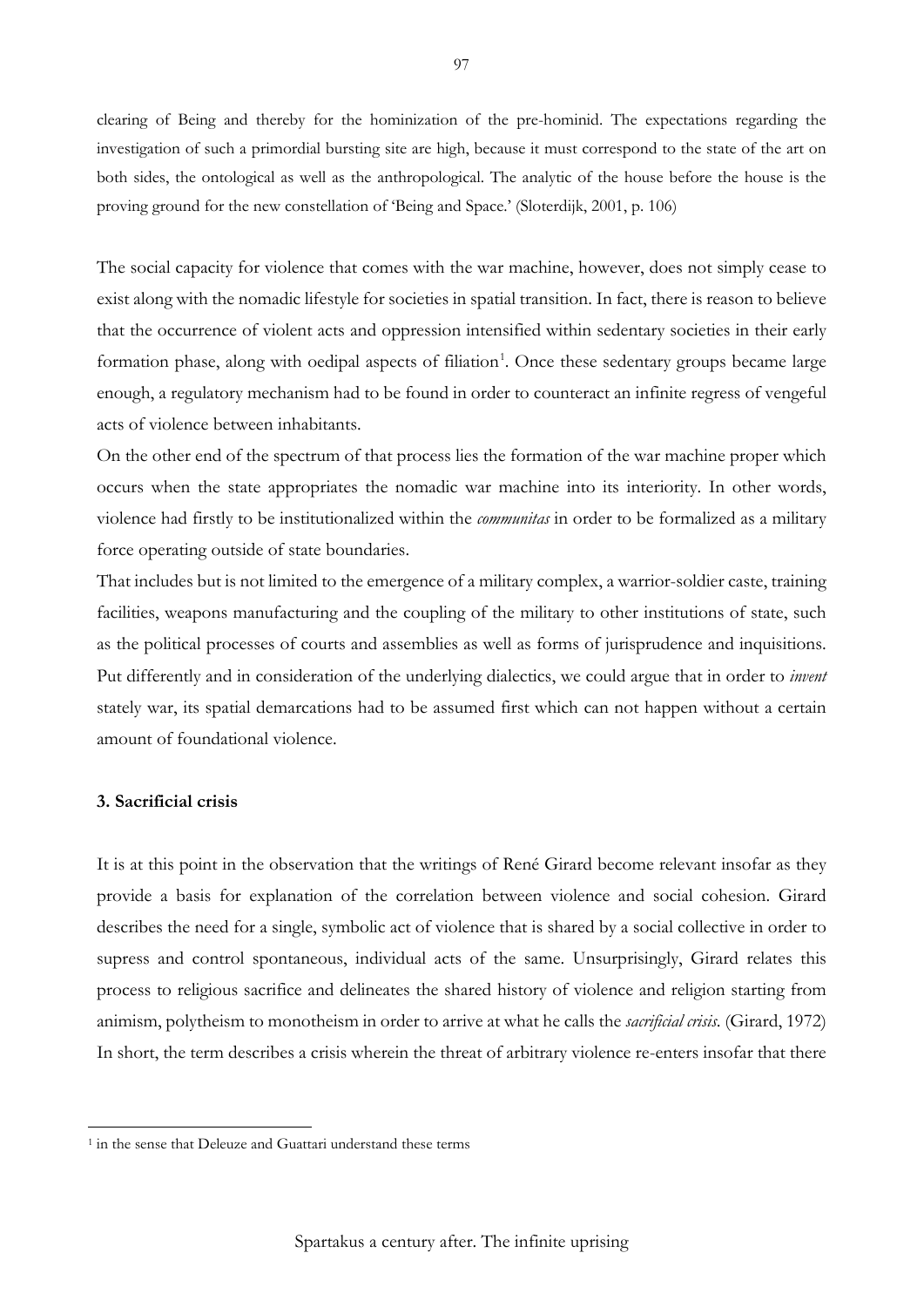is neither an end-point to the frequency of sacrifice nor the criteria for its offerings, like the polytheistic practices of Ancient Rome or the biblical story of Abraham and Isaac.

The primitive mind, in contrast, has no difficulty imagining an affiliation between violence and nondifferentiation and, indeed, is often obsessed by the possible consequences of such a union. Natural differences are conceived in terms of cultural differences, and vice versa. Where we would view the loss of a distinctive quality as a wholly natural phenomenon having no bearing on human relationships, the primitive man might well view this occurrence with deep dread. Because there is no real difference between the various modes of differentiation, there is in consequence no difference between the manner in which things fail to differ; the disappearance of natural differences can thus bring to mind the dissolution of regulations pertaining to the individual's proper place in society—that is, can instigate a sacrificial crisis. (Girard, 1972, p.59)

Whereas in monotheism live sacrifice predominantly consists of an animal, human offerings were anything but uncommon in other religions. Let us take a closer look at the *pharmakos* of Greek antiquity, a sacrificial human being endowed with numerous privileges in return for their wilful death in the context of a religious ritual. The voluntary element, combined with the underlying function of religious sacrifice *per se* (as a control mechanism for arbitrary violence) is crucial since it contributes to the perceived immaculacy of the offering and therefore to the overall symbolical efficacy. In order to differentiate the person designated for human sacrifice from other members of the community, it is necessary that the *pharmakos* cannot be vested with other social roles and public offices. In that sense, the *pharmakos* can be perceived as being outside of society, but at the same time a critical component for social cohesion on the inside, thus occupying both positions at the same time while holding little to no power over their personal fate.

As I have said, no mistake is possible in the case of animal sacrifice. But it is quite another case with human victims. If we look at the extremely wide spectrum of human victims sacrificed by various societies, the list seems heterogeneous, to say the least. It includes prisoners of war, slaves, small children, unmarried adolescents, and the handicapped; it ranges from the very dregs of society, such as the Greek pharmakos, to the king himself. Is it possible to detect a unifying factor in this disparate group? We notice at first glance beings who are either outside or on the fringes of society: prisoners of war, slaves, pharmakos. (Girard, 1972, p. 12)

Interestingly, the role of the *pharmakos* can be likened to the role of the chieftain in so-called "primitive societies", which, in all brevity, can be described as societies without a state-form (Clastres, 1980, p. 163). The chieftain holds a symbolic position of power without any individual political agency. Due to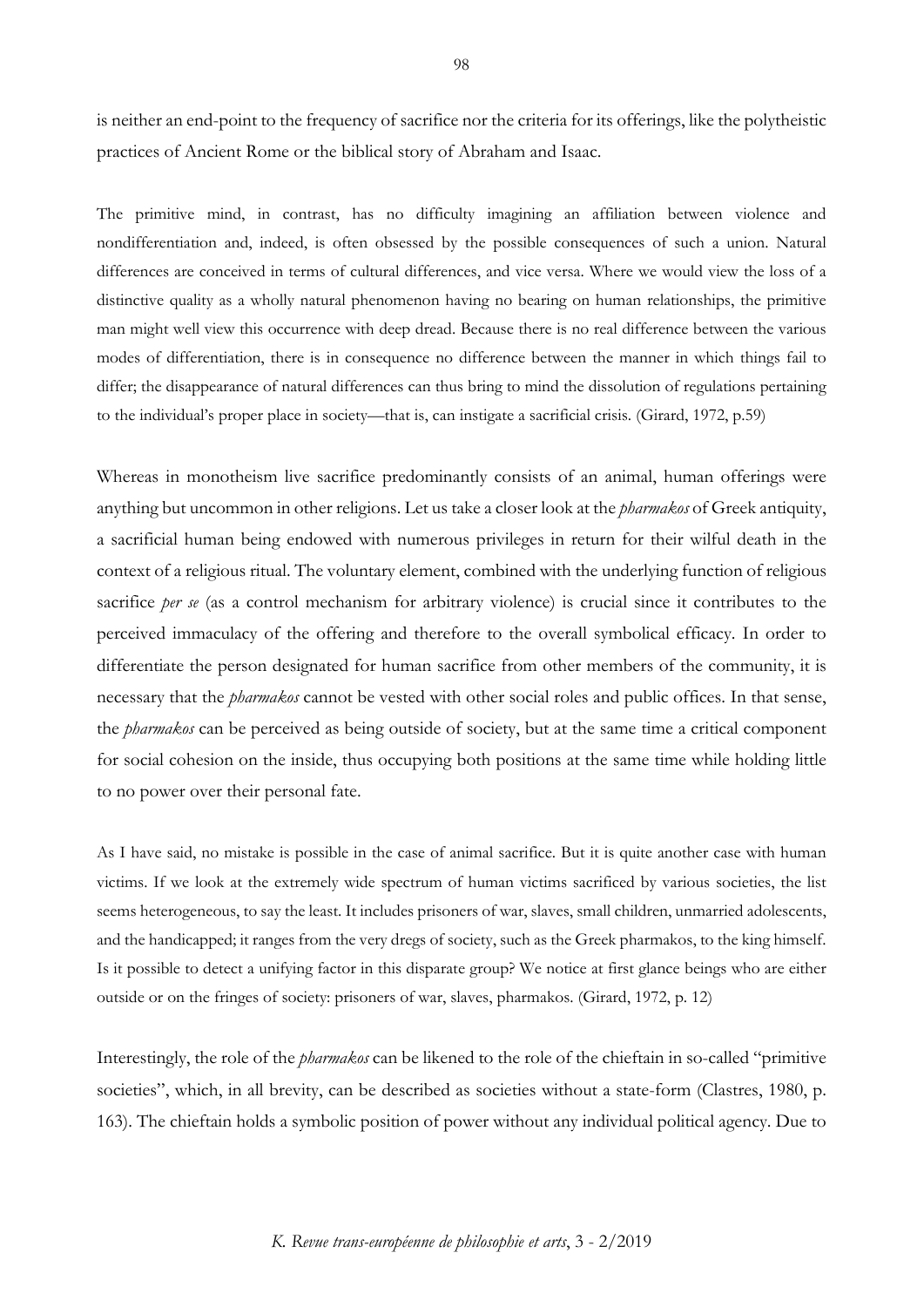the lack of a power divide within the primitive societal order, that is, the differentiation between rulers and the ruled, the chieftain is both a symbol and a function of unity while also being outside of the political decision-making process (Clastres, 1980, p. 165).

In a sense, then, the *pharmakos* of Ancient Greece can be regarded as an inverted variant of the chieftain in primitive societies: Both their function is to provide unity and social affirmation on the level of the symbolic order (Laplanche, 1967, p. 440) while simultaneously being endowed with certain privileges and social restrictions. The fact that the *pharmakos* is without social agency is mirrored in the chieftains' lack of political agency. We have to be aware, however, that the organizational structure of the Greek *polis* differentiated between rulers and the ruled, therefore clearly falling into the 'state' category as outlined by Clastres.

# **4. Pharmakos and immunitas**

The following section will aim to relate the sacrificial interpretation of *pharmakos* by Girard to the immunitary function highlighted by Roberto Esposito. Since there are substantial differences between the states of Antiquity and the territorial and colonial state forms of the modern era, it seems worthwhile to examine in how far the notion of *pharmakos* is applicable in this comparison.

Whereas Girard speaks in terms of control of arbitrary and infinite circles of violence concerning *pharmakos*, Esposito links it to an immunitary function of the body politic, highlighting its etymological connection towards the modern usage of the word in both the medical and political vocabulary. Relating this to the structural analogy between the roles of chieftain and *pharmakos*, it should become clear why Esposito mentions the latter in the context of the etymology of the *body politic* (Böckenförde, 1978, p. 555): The mechanistic view of the state as a complete whole but made up of different parts, unable to exist separately and being in co-dependence to one another is the metaphor that constitutes the unity and affirmation of organisms and state societies alike. Command and control functions in both instances are necessary to ensure the orderly exchange of energy, information and resources as well as the persistence of such a system through time. For both, *pharmakos* serves as a means of immunisation towards disruptive forces and influences that potentially threaten the organisational whole.

The pathogenic matrix of the disease that attacked the body politic—whether a foreign invasion or civil war lay outside the body, and the pathogen was transmitted through the infiltration of a contagious element that was not engendered by the body. (Esposito, 2002, p. 123)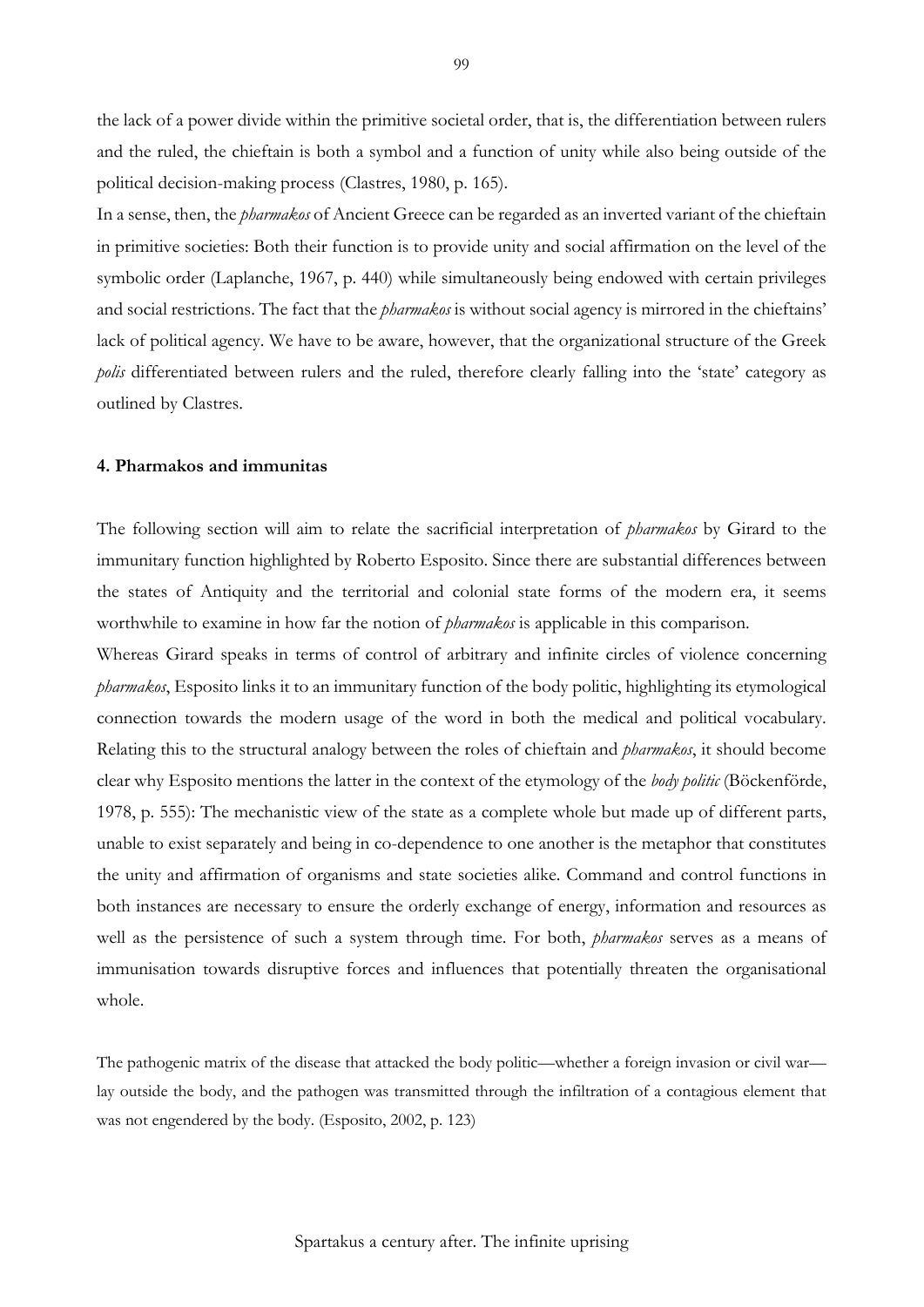The quote above by Esposito is illuminating in relation to Girard's *pharmakos*. In order to confront a danger perceived as being outside of or predating the state, the remedy chosen is a mimicking of the original threat to further a process of immunisation. With the beginning of the modern era, this type of analogy can be found in the field of medicine as well, the prerequisite for this semantic shift being a change in the body metaphor, rendered possible in part by the epidemics of the time period as well as through the works of Paracelsus.

Paracelsus initiated an approach that was diametrically opposed: what heals is not the allopathic principle of the contrary, but rather the homeopathic principle of the similar. Contrary to the Galenic assumption that 'contraria a contrariis curantur' that heat cures cold and vice versa, he asserted the isopathic rule that 'like cures like': (…) Even in the highly imaginative lexicon of astral correspondences, we come closer to the heart of the matter: if the cure against a poison is poison, then disease and health no longer lie along the axis of a frontal opposition, but in a dialectical relationship that naturally makes one the opposite of the other, but also and above all, the instrument of the other. (Esposito, 2002, p. 125)

The tactic of counteracting a phenomenon with sameness rather than with otherness historically developed via an epistemology that is equally medical as it is political. In a modern sense, then, the *pharmakos* of Antiquity was not the other of the ruling class, it was its dialectical self. They both shared an aura of privilege, symbolic influence and inviolability while being at opposite ends of the social spectrum, but the sacrificial function stayed intact in either case: The sacrifice of one's civic life (*βίος, bios*) for political office on one hand and bare life (*ζωή, zoê*) in the course of holy festivities on the other signify forms of ultimate contribution towards a continuity of the *polis*.

# **5. Friends and enemies**

Similarly but under different historical and judicial prerequisites, the friend-enemy distinction Carl Schmitt focussed on in the first half of the 20<sup>th</sup> century (Schmitt, 1932) refers to friend and enemy on the basis of mutual recognition (*jus hostis*)*,* constituting a dialectical whole without which, according to Schmitt, the political is simply impossible. It is important to note, however, that neither friend nor enemy were necessarily conceived of coming from an outside, rather, they were always part of the same *mythical mechanism* situated on the inside of the body politic, whether it would be warring nations or civil war as Schmitt noted in his commentary on Hobbes.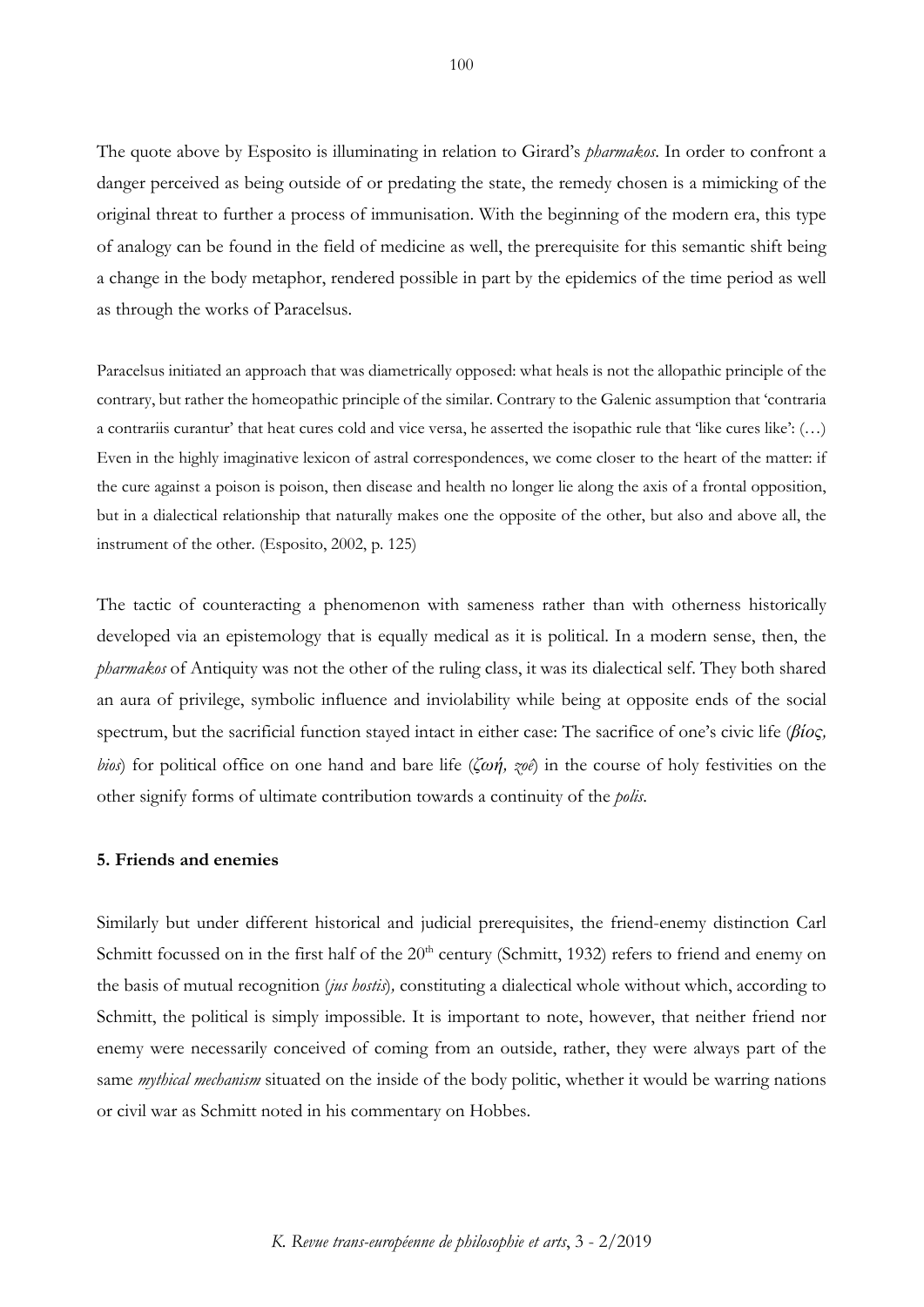The philosophy of German idealism, first Kant in Critique of Judgment (1790), distinguished 'inner' from 'outer', culminating in the distinction between living being and dead matter and thus draining the image of 'mechanism' from all mythical, all living character. Mechanism and machine thus became inanimate, utilitarian bodies. To this must be added the further differentiation of dead mechanism from animate work of art in the sense of aesthetic productivity, a conceptualization made current by Schelling and the Romantics. For Hobbes, though, mechanism, organism, and work of art are still parts of the machine. Conceived as products of the highest human creativity. Mechanism and the machine therefore had for him and for his age thoroughly mythical meanings. (Schmitt, 1938, p. 40)

Esposito delineates this process of stately transformation in another way. Rather than evoking imagery of mythical machines, he stays on the side of biological metaphor, therefore implying a biopolitical dimension in relation to state power.

As Derrida has argued in a form that reinstates the logic and semantics of the immune lexicon, the pharmakon is what is opposed to its other not by excluding it, but, on the contrary, by incorporating and vicariously substituting it. The other resists the pharmakon by imitating it, and confronts it by obeying it, like the ancient katechon in the face of anomy. The pharmakon is both the evil and what opposes it, by bowing to its logic. (…) Disease and antidote, poison and cure, potion and counter-potion: the pharmakon is not a substance but rather a non-substance, a non-identity, a non-essence. But above all, it is something that relates to life from the ground of its reverse. More than affirming life, it negates its negation, and in the process ends up doubling it (…). (Esposito, 2002, p. 127)

As inhumane and as violent as the conflicts of first half of the European  $20<sup>th</sup>$  century were, the political agents and groupings of the time saw this type of imitation game clearly: They recognized part of themselves in the other on the opposite end of the street fight and on the opposite isle of the parliament which intensified both political debate and political violence, not in spite, but because of it. Nowadays, these distinctions become increasingly harder to draw, not at least because a new form of imitation game, namely the Turing test (Turing, 1950), would provide following generations with a technological infrastructure that would lead the efficacy of assemblies and gatherings -which have accompanied political decision making since the dawn of known history- into a deep crisis. The despotic, exclusionist, separatist, elitist and extremist side of this process already attained *being-in-theworld*<sup>[2](#page-7-0)</sup> and the choices of tactics and targets for its actualization become increasingly effortless via

<span id="page-7-0"></span><sup>2</sup> in the language of Heidegger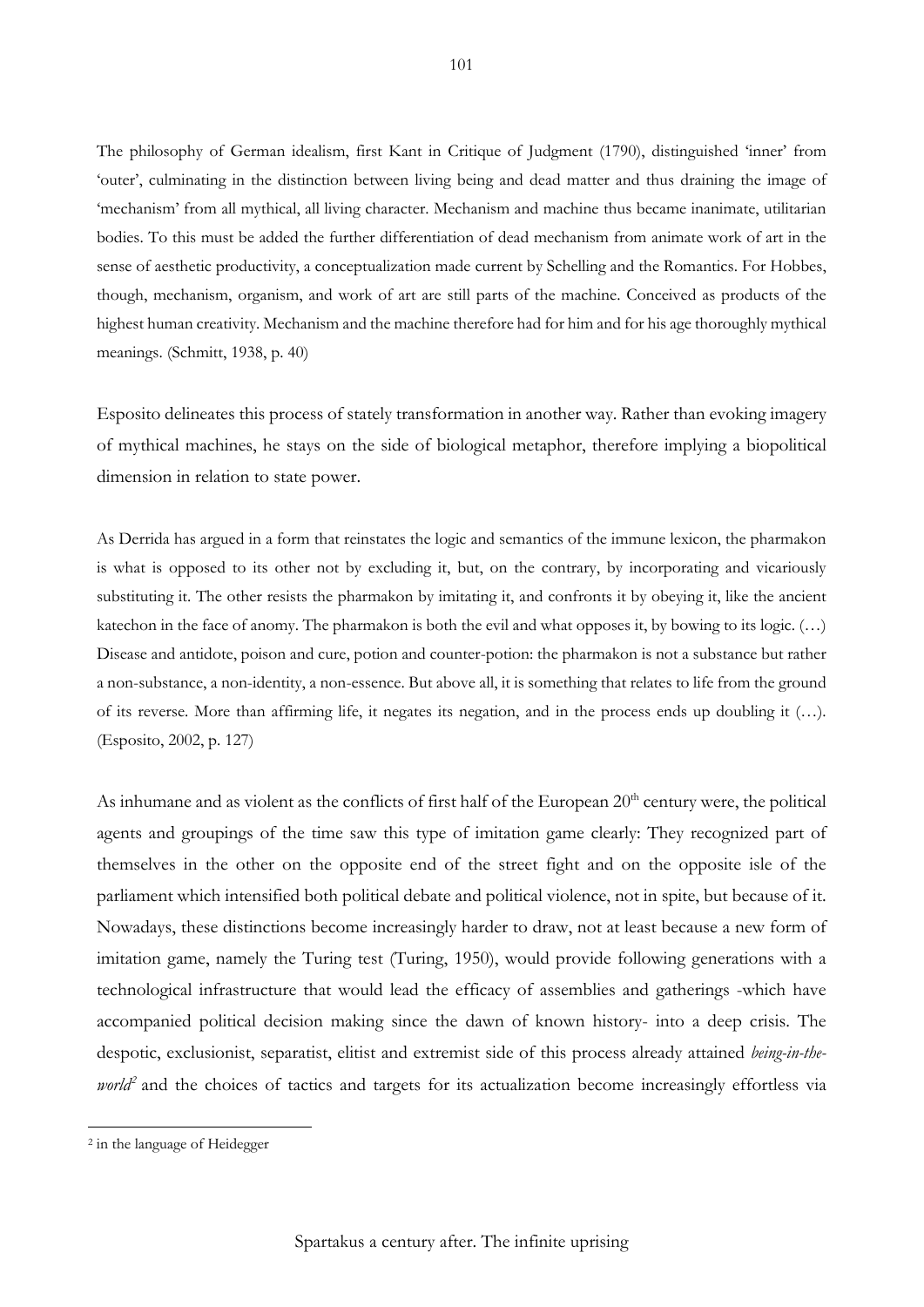various means of data acquisition and processing. However, the psychological strategy always stays the same: After the directive and target are chosen, one only has to exchange the belief in the state-form as an expression of identity with the totalitarian, libidinal, narcissistic regnancy of affect through the seeming comfort and 'neutrality' of digital terminals. Troll farms, alt-right Twitter bots and gaslighting techniques might serve as current examples of a mimetic double-negation of both sacrificial functions and friend-enemy distinctions.

This development draws uncanny parallels to an anecdote of the last century, when Carl Schmitt met Mussolini and the latter begged the former that he should attempt everything in his power to save the institution of the state from its double, i.e. its political entropy.

Carl Schmitt told me that he was once shipped off, along with German state officials and professors, Heidegger among them, by Goring in an overnight train to Rome to a conversation with Mussolini. And that Mussolini told him, then, in 1934: 'Save the state from the party!' Indignation won't help one bit here. (Taubes, 1993, p. 70)

The obvious conclusion from this anecdote is that Mussolini, despite all his efforts, was unable to do so and feared that fascist Germany would meet the same fate. Evidently, his concerns were not unfounded.

#### **6. Critique of Violence**

Let us briefly return to the more fundamental reflections about violence. Contrary to Girard, Walter Benjamin interprets mythical violence as a manifestation of the gods and in distinction to Schmitt, Benjamin holds that individuals and their institutions cannot decide on the justness of violent ends.

For it is never reason that decides on the justification of means and the justness of ends, but fate-imposed violence on the former and God on the latter. (…) As regards man, he is impelled by anger, for example, to the most visible outbursts of a violence that is not related as a means to a preconceived end. It is not a means but a manifestation. Moreover, this violence has thoroughly objective manifestations in which it can be subjected to criticism. These are to be found, most significantly, above all in myth. Mythical violence in its archetypal form is a mere manifestation of the gods. Not a means to their ends, scarcely a manifestation of their will, but first of all a manifestation of their existence. (Benjamin, 1999, p. 280)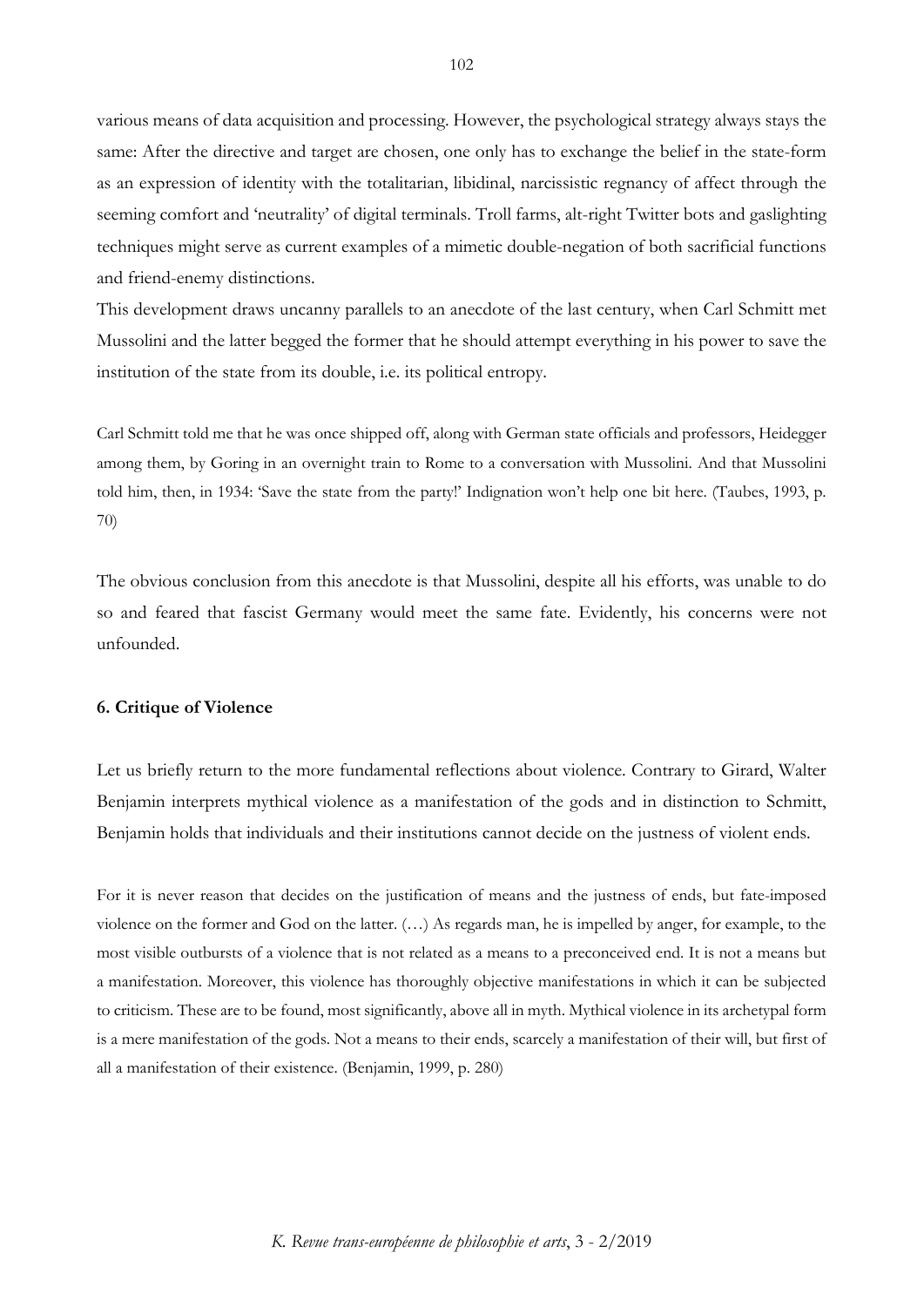The state as an abstract entity, then, has a twofold problem with violence as it seeks to limit arbitrary violence among its subjects but can only do so by employing the same, therefore already dialectically preparing its own possibility of demise (Benjamin, 1999, p. 281). Benjamin's differentiation between divine and mythical violence is of importance in this context since it illuminates the alternating states of reasons and legitimations of violence.

Just as in all spheres God opposes myth, mythical violence is confronted by the divine. And the latter constitutes its antithesis in all respects. If mythical violence is lawmaking, divine violence is law-destroying; if the former sets boundaries, the latter boundlessly destroys them; if mythical violence brings at once guilt and retribution, divine power only expiates; if the former threatens, the latter strikes; if the former is bloody, the latter is lethal without spilling blood. (…) For with mere life the rule of law over the living ceases. Mythical violence is bloody power over mere life for its own sake, divine violence pure power over all life for the sake of the living. The first demands sacrifice, the second accepts it. (Benjamin, 1999, p. 280)

# **7. Conclusion**

The sacrificial function is differentiated into social sub-systems along with the divine and the mythical in the sense that myth creation for political ends sooner or later demands some kind of sacrifice. Coupled with the friend-enemy distinction, this request can in some cases be directed towards a social grouping as long as they have been identified as *enemy-worthy*, that is, *jus hostis*. Without that justification, the sacrifice towards the cause would be unworthy and therefore unjust, which mirrors Girards' remarks of the avoidance of impure sacrifice. That leads us right into the sphere of the divine and its mundane institutions. The state certainly incorporates a dimension of the divine when it shows the will to accept personal sacrifice it in the form of labour towards the perpetuation of the *satus quo*. No matter how enlightened or secular, it seems that the state cannot completely shed its religious origins, since in monotheism, the first and last reign on earth was and is the reign of god (Peterson, 1935).

Since pre-history, any media technology was able to couple these reciprocal effects between violence, myth and the divine. It should come as no surprise then, that Benjamin ascribes a cultic origin to the earliest media.

Originally, the embeddedness of an artwork in the context of tradition found expression in a cult. As we know, the earliest artworks originated in the service of rituals — first magical, then religious. And it is highly significant that the artwork's auratic mode of existence is never entirely severed from its ritual function. (Benjamin, 1955, p. 24)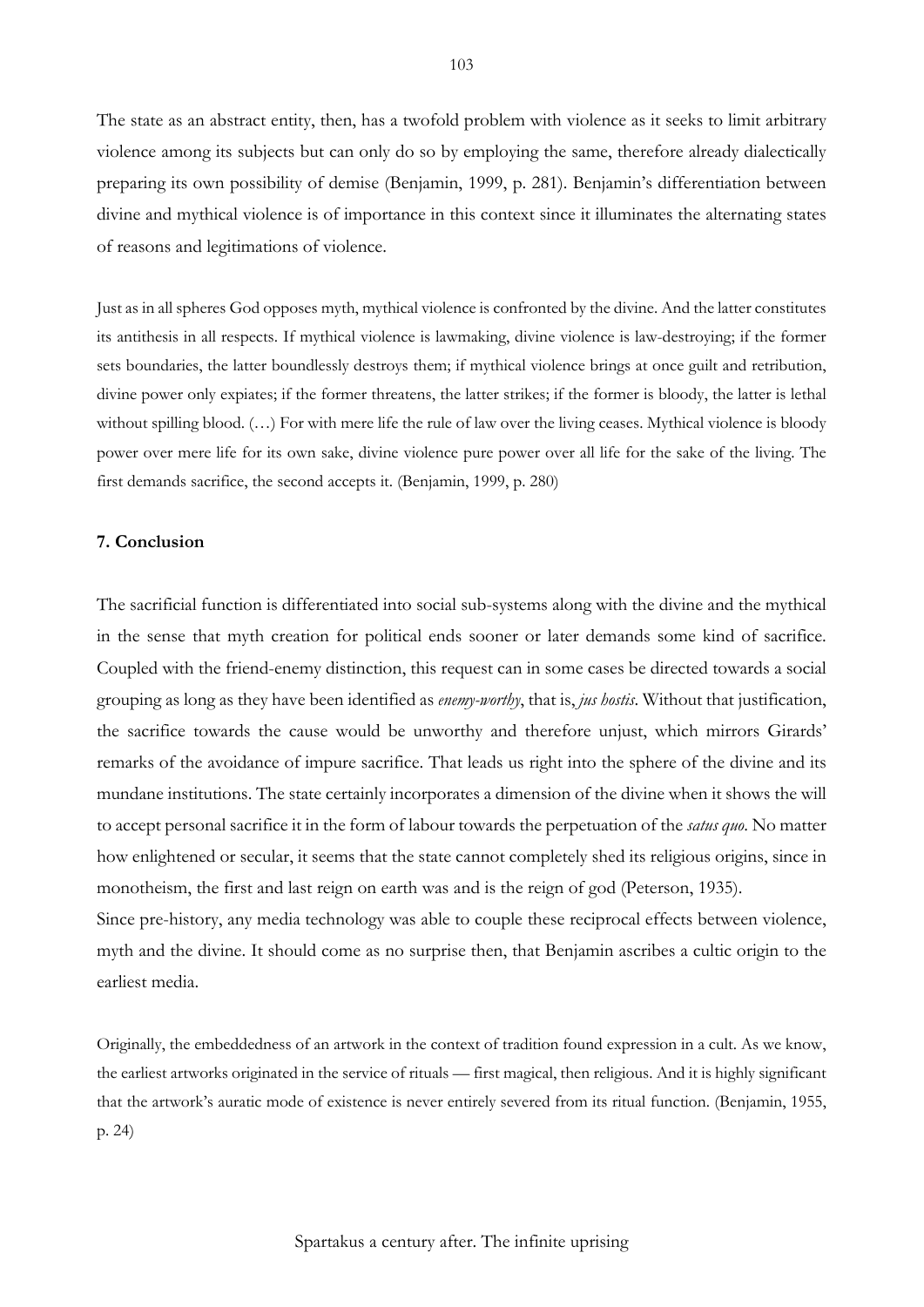In slight contrast to Benjamin, we would argue that while technical modes of reproduction might have temporarily removed the *aura* of myth from its objects, the remnants of their cultic origin are in the process of re-entering into medial form.

The imitation game mentioned earlier was originally devised as a thought experiment in the context of computation and artificial intelligence. Alan Turing, himself a closeted homosexual, stipulated that if a machine might successfully convince a human being that it is human itself, it should be considered sufficient proof of artificial intelligence. The implication being that successful mimicry requires a certain amount of wit, creativity and repartee. In other words, the machine could successfully complete the imitation game solely via subterfuge.

The Turing Machine, which is also called a universal machine, can potentially simulate any other mathematical machine, including itself. Until this day, the initial achievements of Alan Turing serve as the mathematical foundations of any commercial central processing unit currently in existence. In relation to a planetary-scale computing, another dimension of the imitation game enters the historical stage in which the possibilities of differentiation between mythical and divine violence and their modes of sacrifice become increasingly blurred. After all, when we use digital communication, we submit to the belief of communicating with a person while never being able to tell with certainty what part of the communication is algorithmic and what part is biological or psychological. The social order of this century combines machine and human intelligence and their agency into the same *body politic*, Hobbes' »mythical machine« integrating nature, infrastructure, social systems, and cloud-based computation into a single system. (Bratton, 2017).

The sphere of nonviolent means opens up in the realm of human conflicts relating to goods. For this reason technique in the broadest sense of the word is their most particular area. Its profoundest example is perhaps the conference, considered as a technique of civil agreement. For in it not only is nonviolent agreement possible, but also the exclusion of violence in principle is quite explicitly demonstrable by one significant factor: there is no sanction for lying. Probably no legislation on earth originally stipulated such a sanction. This makes clear that there is a sphere of human agreement that is nonviolent to the extent that it is wholly inaccessible to violence: the proper sphere of 'understanding', language. Only late and in a peculiar process of decay has it been penetrated by legal violence in the penalty placed on fraud. (Benjamin, 2007, p. 277)

While Benjamin wrote in an era where the irrevocable basis for epistemology, ontology and phenomenology was solely based on language, his observations about it in connection with law and violence have to be re-addressed in the 21<sup>st</sup> century. Benjamin witnessed the forfeiture of the human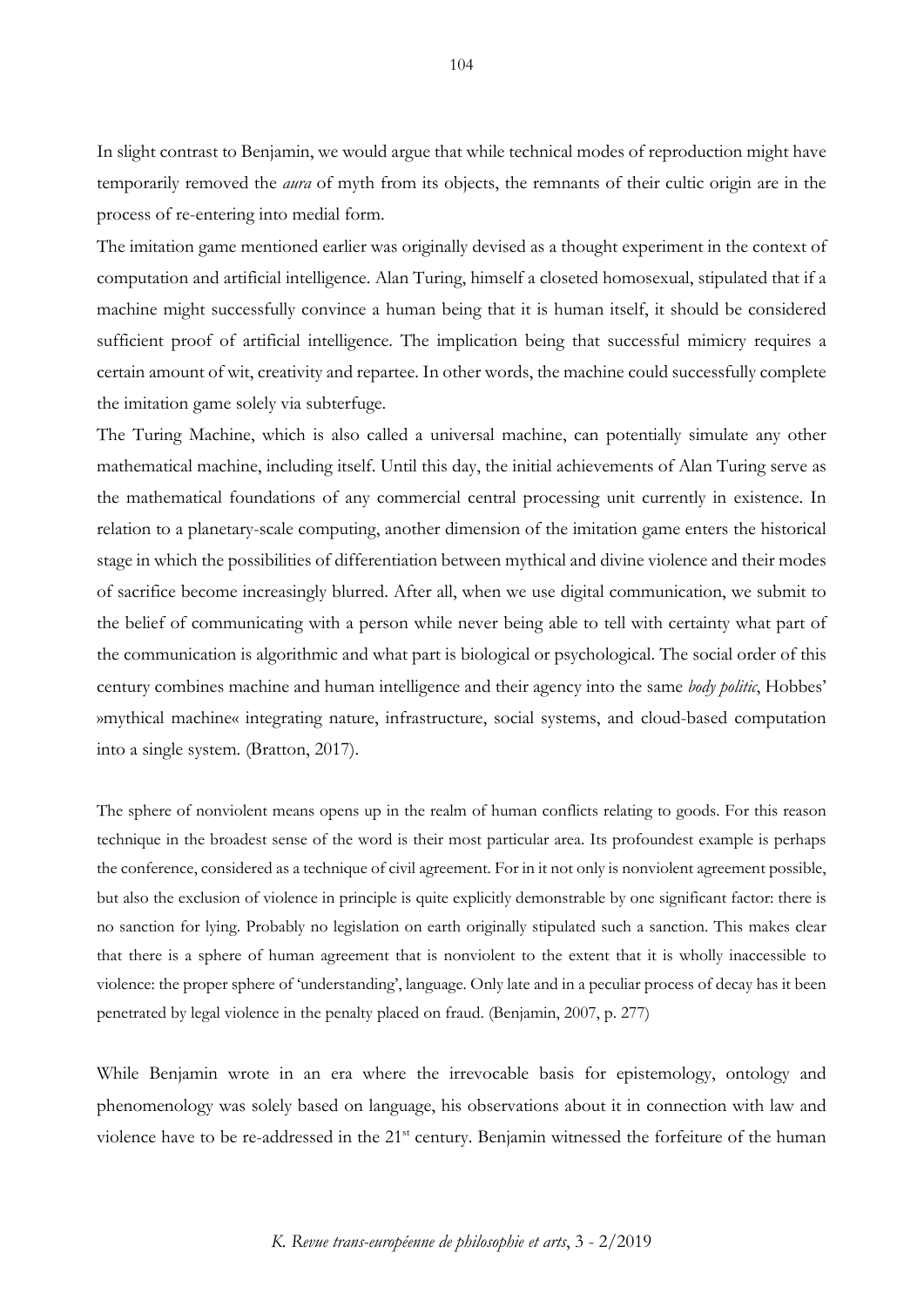monopoly on *aura* through mechanical means of reproduction. In our present, we experience the expiration on the human monopoly on language via algorithmic mimicry. The implications of this development should become clearer while our civilisations are heading further into an era of posttruth.

It is one of the greatest challenges of our century to think about the prerequisites, conditions, possibilities and limits of a sociality that would be able to interact comfortably with the ambivalence and the indistinguishability of political agency from fake news, opposition research and  $KOMI$  rangemental  $T^3$  $T^3$ . Whereas the political Left is still in the process of re-defining its *raison d'etre* in the wake of global extremist insurgency and online radicalisation, it seems necessary to expand the focus beyond mere political distinctions made in cabinets or along demarcation lines.

Humanity as such cannot wage war because it has no enemy, at least not on this planet. The concept of humanity excludes the concept of the enemy, because the enemy does not cease to be a human being and hence there is no specific differentiation in that concept. That wars are waged in the name of humanity is not a contradiction of this simple truth; quite the contrary, it has an especially intensive political meaning. When a state fights its political enemy in the name of humanity, it is not a war for the sake of humanity, but a war wherein a particular state seeks to usurp a universal concept against its military opponent. At the expense of its opponent, it tries to identify itself with humanity in the same way as one can misuse peace, justice, progress, and civilization in order to claim these as one's own and to deny the same to the enemy. (Schmitt, 1932, p. 54)

Any endeavour in making a friend-enemy distinction within humanity is an attempt of the dissolution of the latter. Contrary to Schmitt's present, however, the seemingly sublime forces of modern-day extinction events and planetary-scale computing, while certainly of human origin, cannot fully be placed within his notion of humanity. The «mythical machine» of our day has not only to be complicit with all aspects of man-made existence, but also with all other forms of matter, organism, software and code in order to try to minimize the violence of future times. "Collective activity outside of exploitation is comrade-ship. It has to be practiced not only with all other subordinated people, but with all subordinated agents, living and non-living. Otherwise, the world ends<sup>[4](#page-11-1)</sup>". It is at this juncture where the *pharmakos* might be able to teach us an invaluable lesson.

<span id="page-11-1"></span><span id="page-11-0"></span><sup>3</sup> https://en.wikipedia.org/wiki/Kompromat (last access: Sep 10th , 2019) 4 <https://tankmagazine.com/issue-80/features/mckenzie-wark/> (last access: Sep 28th, 2019)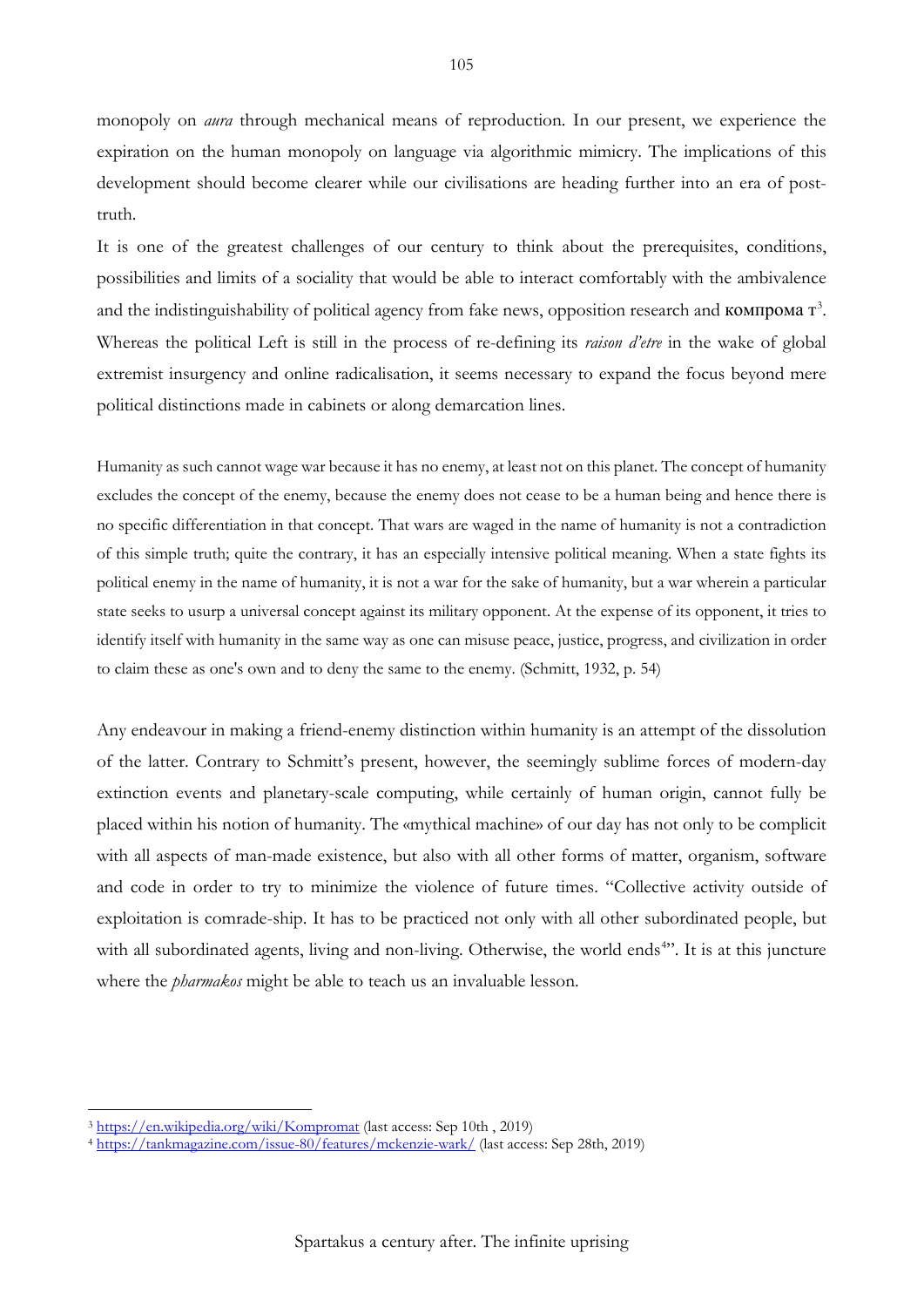# **Bibliography**

Benjamin, W., 1955, *Das Kunstwerk im Zeitalter seiner technischen Reproduzierbarkeit*, Frankfurt, Suhrkamp, Eng. trad. 2008, *Work of Art in the Age of Its Technological Reproducibility, and Other Writings on Media,*  Cambridge, Havard University Press, pp. 19-55

Benjamin, W., 1999, *Zur Kritik der Gewalt*, in *Gesammelte Schriften, Bd II.1*, Frankfurt, Suhrkamp; Eng. trad. 2007, *Critique of Violence*, in Lawrence, B., Karim A., *On Violence: A Reader,* Durham, Duke University Press, pp. 268-285

Boutang, A., Panet, C., 2011, *L'abécédaire de Gilles Deleuze. A comme Animal*, Los Angeles, Semiotext(e)

Böckenförde, E.-W., 1978, *Organ, Organismus, Organisation, politischer Körper*, in Brunner, O., Conze, W., Koselleck, R. (eds) *Geschichtliche Grundbegriffe. Historisches Lexikon zur politisch-sozialen Sprache in Deutschland. Band 4*, Stuttgart, Klett-Cotta pp. 519-622

Bratton, B., 2017, *The Stack. On Software and Sovereignty,* Cambridge, MIT Press

Clastres, P., 1980, *Recherches d'anthropologie politique*, Editions du Seuil, Paris; Eng. trad. 2010, *Archeology of violence*, Los Angeles, Semiotext(e)

Deleuze, G., Guattari, F., 1980, Mille Plateaux: *Capitalisme et Schizophrénie*, Paris, Les Editions de Minuit; Eng. trad. 1987, *A thousand plateaus: capitalism and schizophrenia*, Minneapolis, University of Minnesota Press

Esposito, R., 2002, *Immunitas*, Giulio Einaudi Editore, Torino; Eng. trad. 2011, *Immunitas. The protection and negation of life*, Malden, Polity Press

Girard, R., 1972, *La violence et le sacré,* Editions Bernard Grasset, Paris; Eng. trad. 1988, *Violence and the sacred,* London, The Athlone Press

Laplanche, J., Pontalis, J.-B., 1967, Vocabulaire de la Psychanalyse, Presses Universitaires de France, Paris; Eng.trad. 1973, The language of psycho-analysis, London, Karnac Books

Lyotard, J.-F., 1979, *La Condition postmoderne. Rapport sur le savoir*, Paris, Les Editions de Minuit; trad. ing. 1984, *The Postmodern Condition: A Report on Knowledge*, Minneapolis, University of Minnesota Press

Peterson, E., 1935, *Der Monotheismus als politisches Problem. Ein Beitrag zur Geschichte der politischen Theologie im Imperium Romanum*, Leipzig, Hegner; Eng.trad. 2011, *Theological Tractates*, Stanford, Stanford University Press

Schmitt, C., 1932, *Der Begriff des Politischen*, Berlin, Duncker & Humblot; Eng. trad. 1996, *The concept of the political*, Chicago, University of Chicago Press

Schmitt, C. 1938, *Der Leviathan in der Staatslehre des Thomas Hobbes. Sinn und Fehlschlag eines politischen*